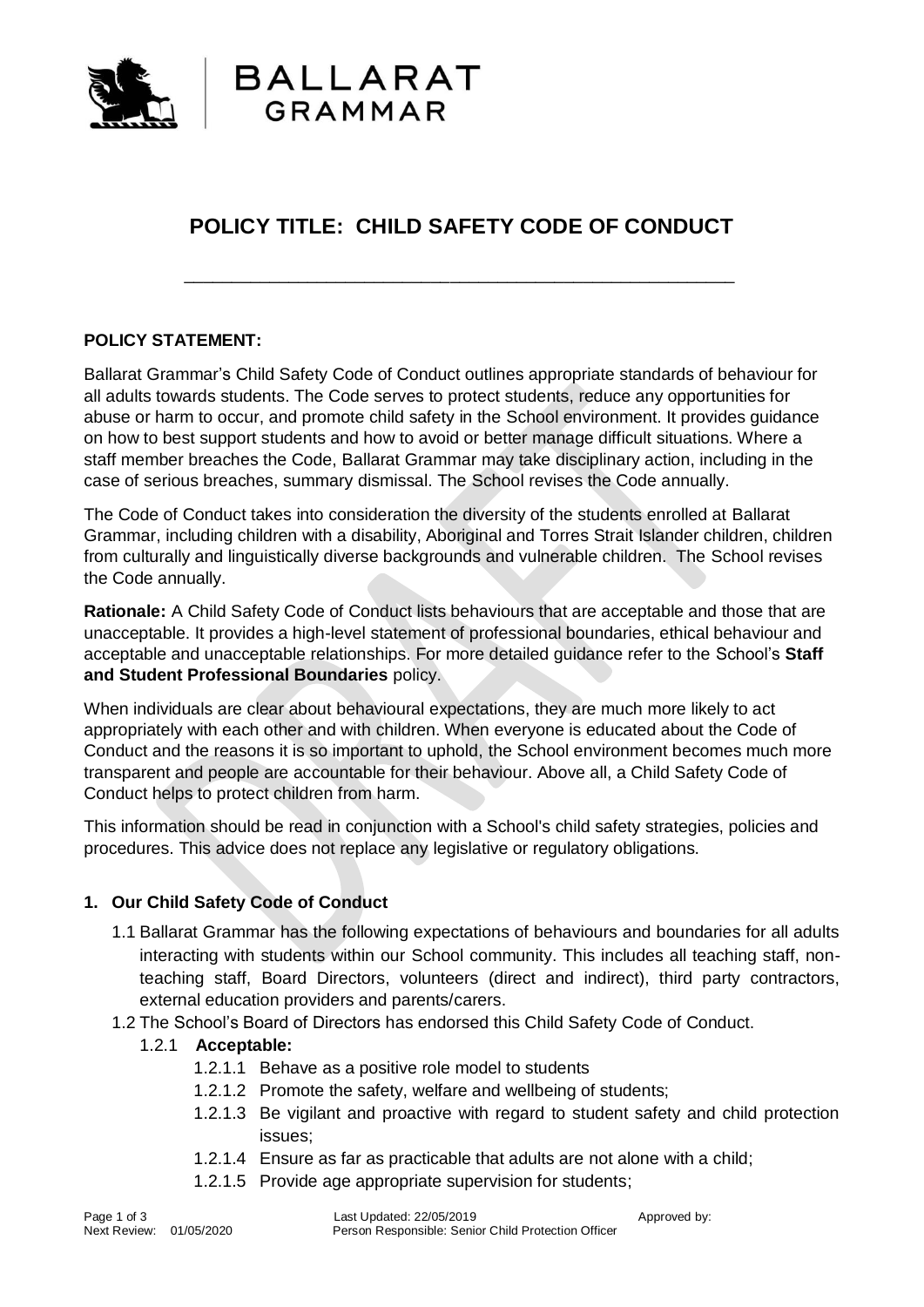

# **BALLARAT** GRAMMAR

- 1.2.1.6 Comply with guidelines published by the School with respect to child protection;
- 1.2.1.7 Treat all students with respect;
- 1.2.1.8 Promote the cultural safety, participation and empowerment of linguistically and culturally diverse students.
- 1.2.1.9 Use positive and affirming language towards students;
- 1.2.1.10 Encourage students to 'have a say' and then listen to them with respect;
- 1.2.1.11 Respect cultural, religious and political differences;
- 1.2.1.12 Help provide an open, safe and supportive environment for all students to interact, and socialise;
- 1.2.1.13 Intervene when students are engaging in inappropriate bullying behaviour towards others or acting in a humiliating or vilifying way;
- 1.2.1.14 Report any breaches of this Child Safety Code of Conduct;
- 1.2.1.15 Report concerns about child safety to one of the School's Child Protection Officers and ensure that your legal obligations to report allegations externally are met.
- 1.2.1.16 Where an allegation of child abuse is made, ensure as quickly as possible that the student involved is safe;
- 1.2.1.17 Call the Police on 000 if you have immediate concerns for a student's safety; and
- 1.2.1.18 Respect the privacy of students and their families and only disclose information to people who have a need to know.

# 1.2.2 **Not Acceptable:**

- 1.2.2.1 Engage in any form of inappropriate behavior towards students or expose students to such behavior;
- 1.2.2.2 Use prejudice, oppressive behaviour or inappropriate language with students.
- 1.2.2.3 Express personal views on cultures, race or sexuality in the presence of students or discriminate against any student based on culture, race, ethnicity or disability;
- 1.2.2.4 Engage in open discussions of an adult nature in the presence of students;
- 1.2.2.5 Engage in any form of sexual conduct with a student including making sexually suggestive comments and sharing sexually suggestive material:
- 1.2.2.6 Engage in inappropriate personal communications with a student through any medium, including any online contact or interactions with a student;
- 1.2.2.7 Take or publish (including online) photos, movies or recordings of a student without parental/carer consent;
- 1.2.2.8 Post online any information about a student that may identify them such as their: full name; age; e-mail address; telephone number; residence; school; or details of a club or group they may attend; and
- 1.2.2.9 Ignore or disregard any suspected or disclosed child abuse.
- 1.3 This Code of Conduct covers all activities, including potentially high risk activities such as: overnight camps, counselling, first aid, bus travel, students with high support needs.
- 1.4 Our Child Protection Program includes a **Staff and Student Professional Boundaries Policy** that provides detailed guidance for all staff and Volunteers on how to maintain professional boundaries between students and adults at Ballarat Grammar.